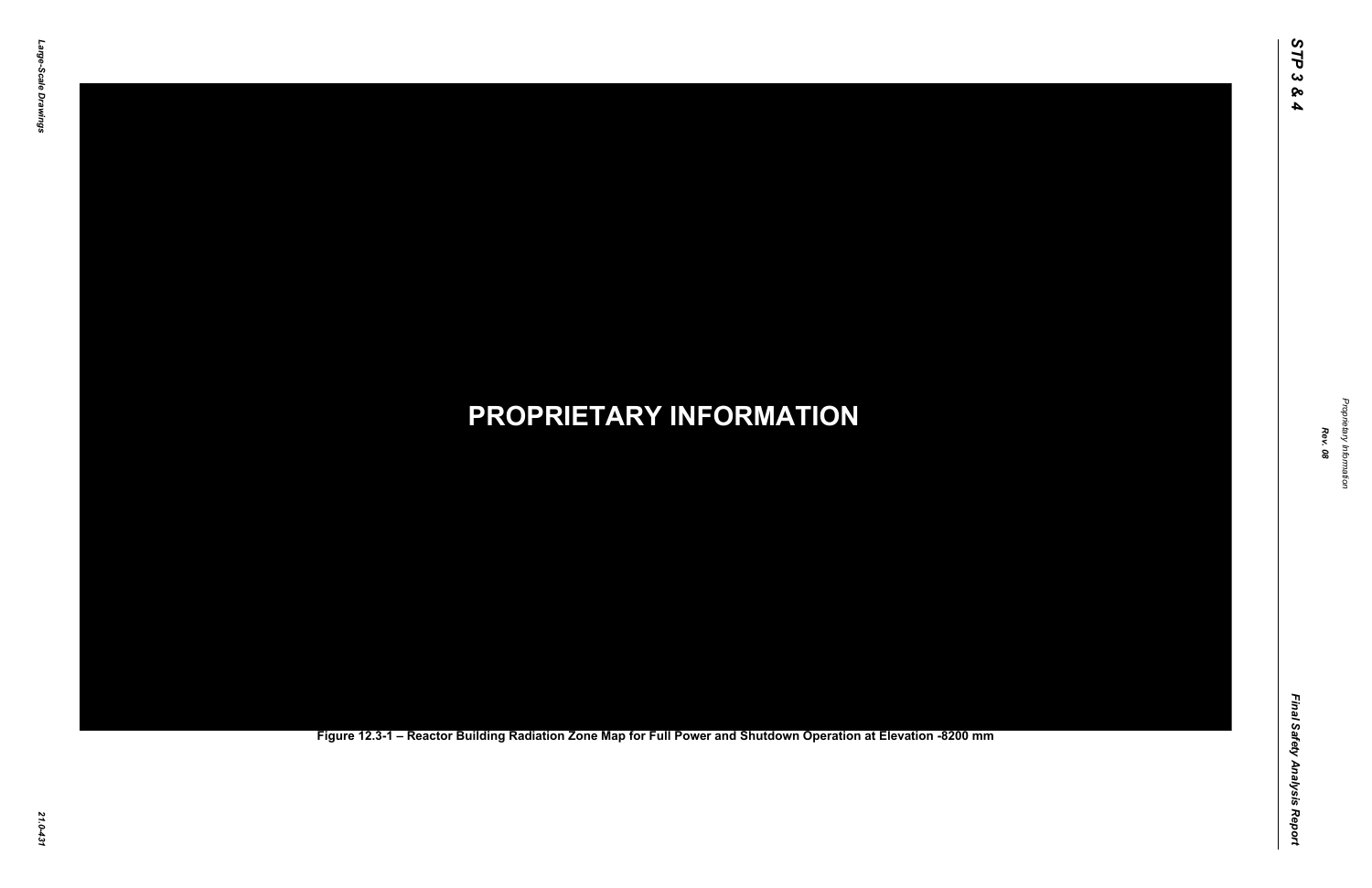Final Safety Analysis Report *Final Safety Analysis Report*

*Proprietary Information* Proprietary Information



### *21.0-432* **PROPRIETARY INFORMATION Figure 12.3-3 – Reactor Building Radiation Zone Map for Full Power and Shutdown Operation at Elevation 4800/8500 mm**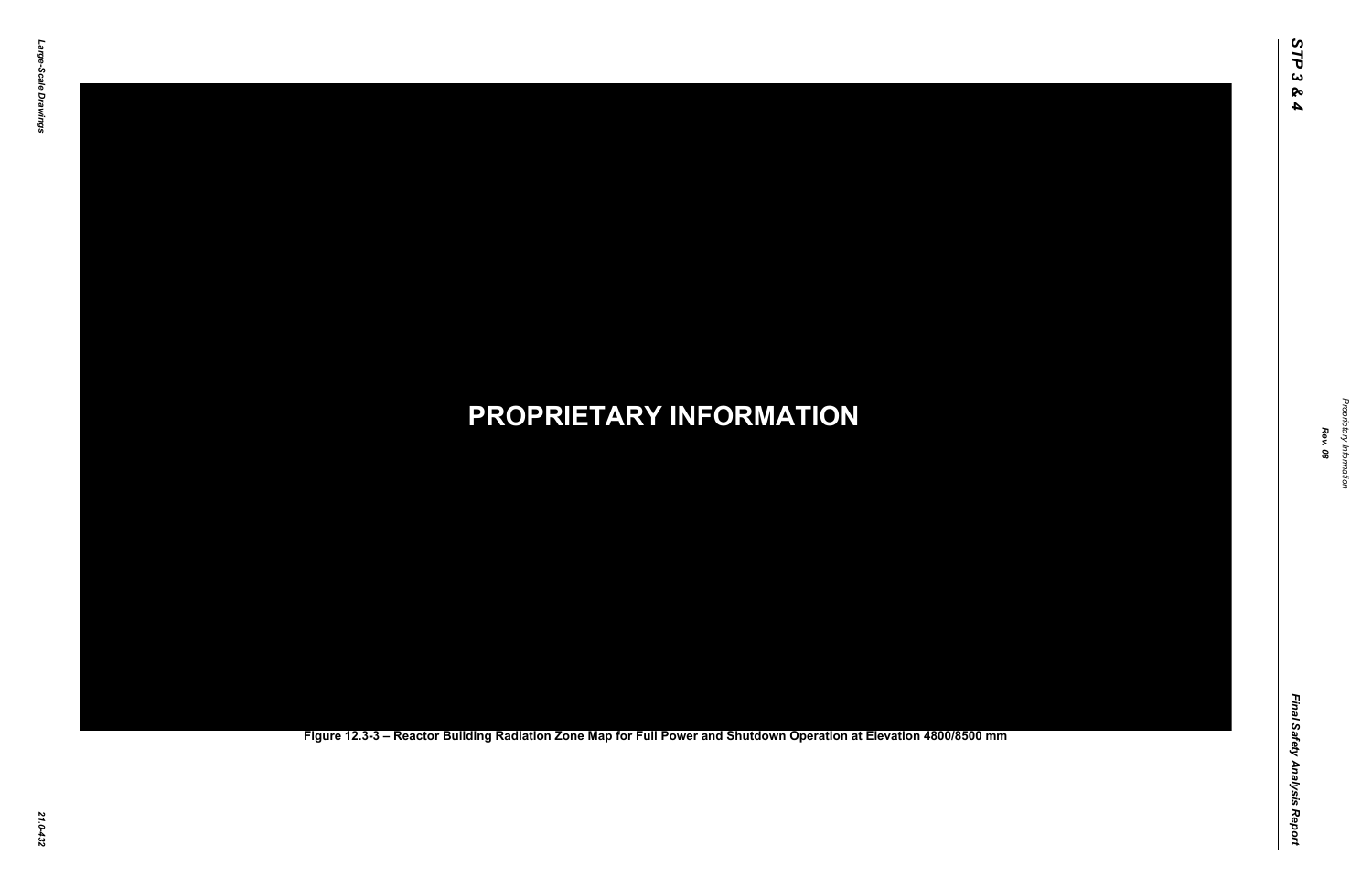Final Safety Analysis Report *Final Safety Analysis Report*



# *21.0-433* **PROPRIETARY INFORMATION Figure 12.3-5 – Reactor Building Radiation Zone Map for Full Power and Shutdown Operation at Elevation 12300 mm**

Propr *Proprietary Information* ietary Information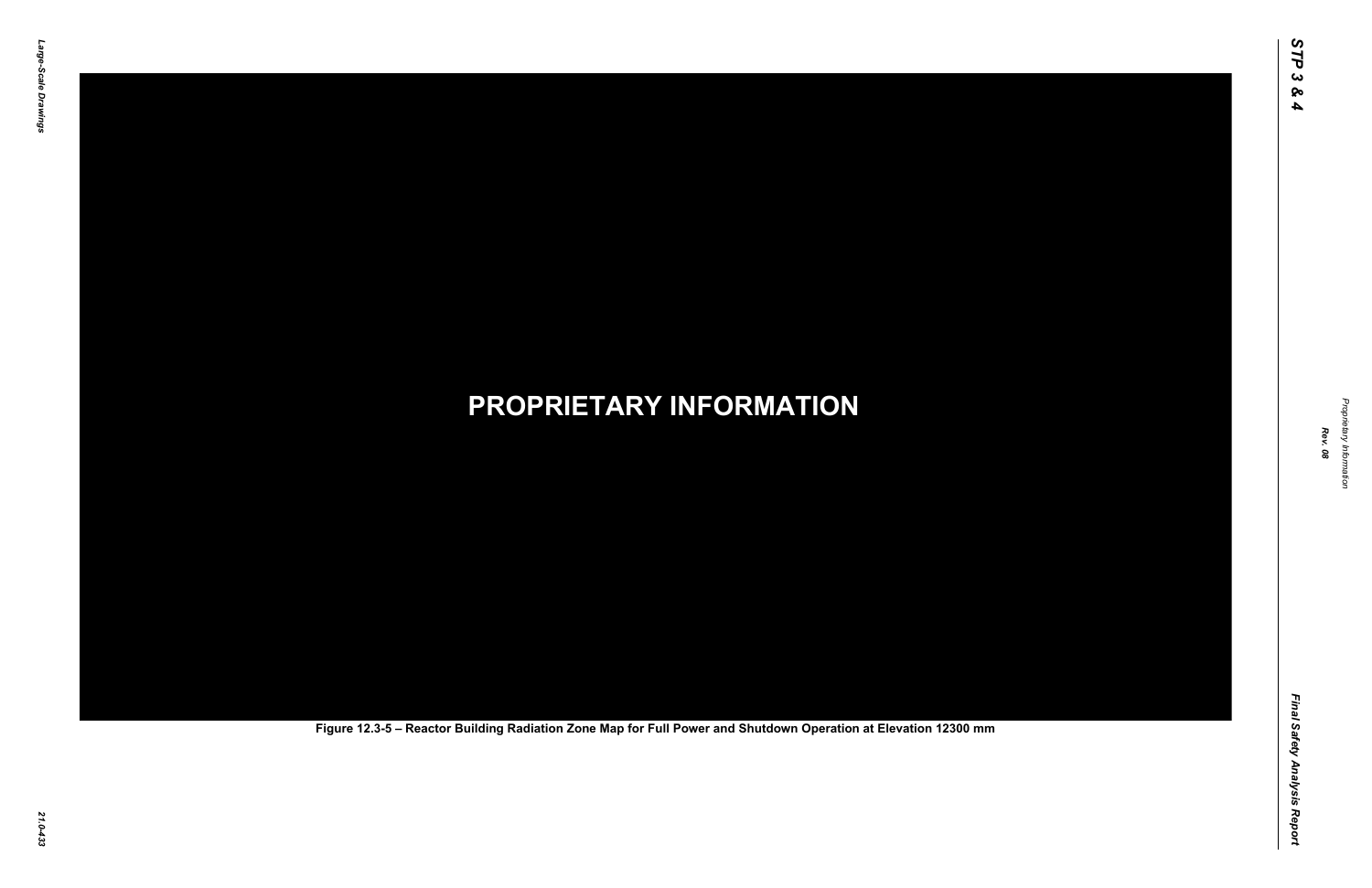Final Safety Analysis Report *Final Safety Analysis Report*

*Proprietary Information* Proprietary Information



### *21.0-434* **PROPRIETARY INFORMATION Figure 12.3-6 – Reactor Building Radiation Zone Map for Full Power and Shutdown Operation at Elevation 18100 mm**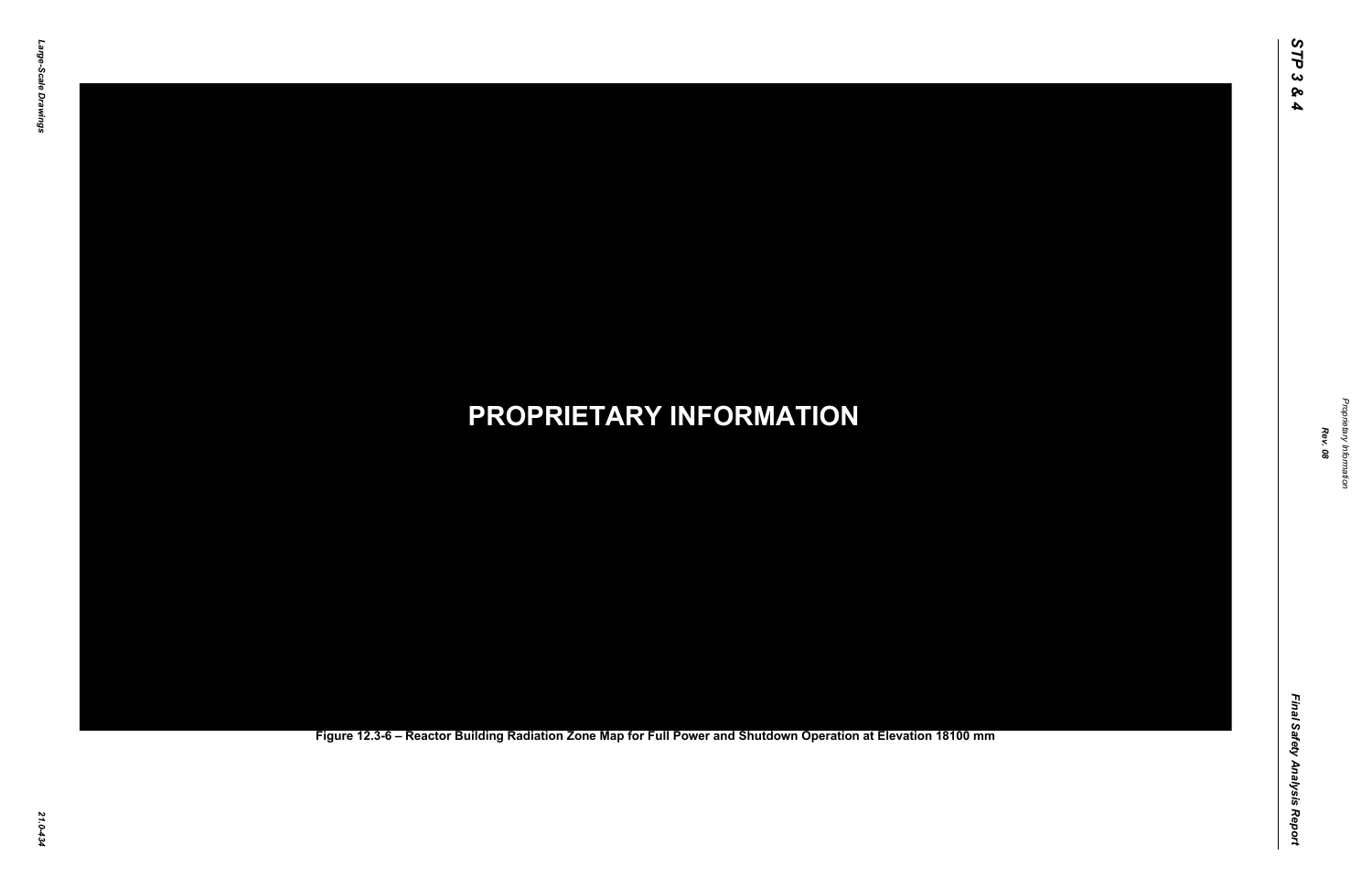Final Safety Analysis Report *Final Safety Analysis Report*



Proprietary Information *Proprietary Information*

# *21.0-435* **PROPRIETARY INFORMATION Figure 12.3-10 – Reactor Building Radiation Zone Map for Full Power and Shutdown Operation, Section A-A**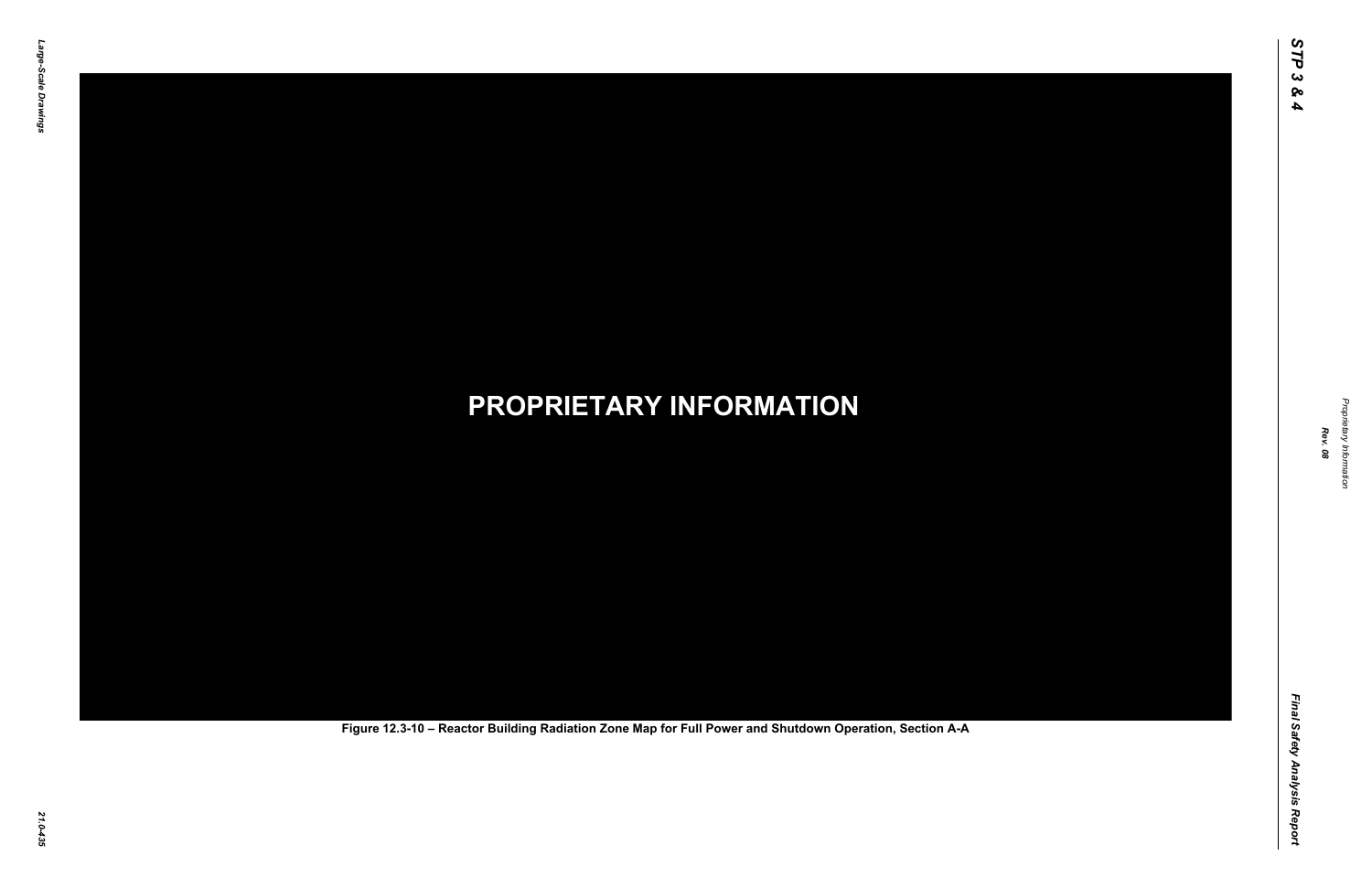Final Safety Analysis Report *Final Safety Analysis Report*



Proprietary Information *Proprietary Information*

# *21.0-436* **PROPRIETARY INFORMATION Figure 12.3-16 – Reactor Building Radiation Zone Map Post Loca at Elevation 12300 mm**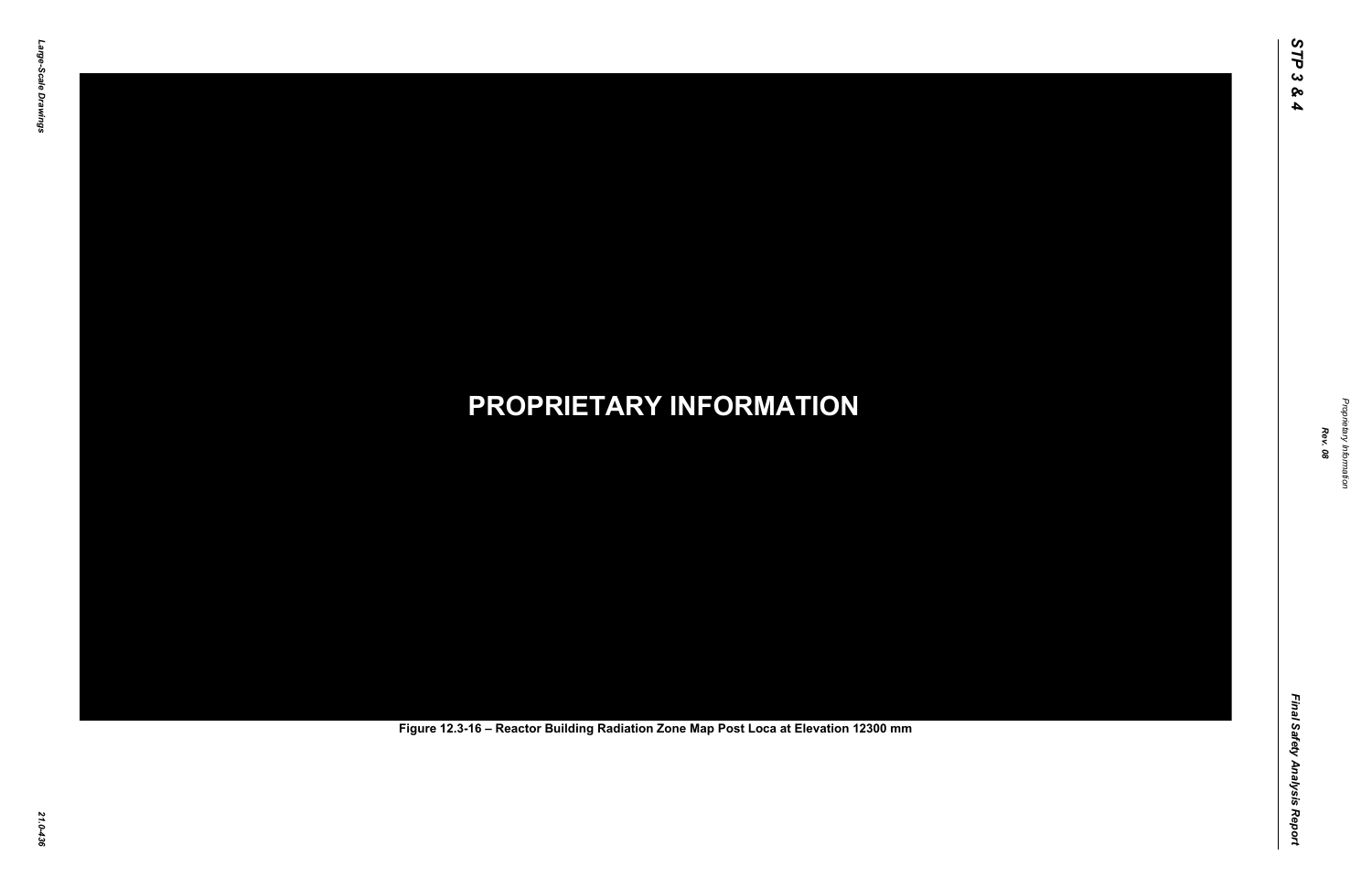Final Safety Analysis Report *Final Safety Analysis Report*



Proprietary Information *Proprietary Information*

# *21.0-437* **PROPRIETARY INFORMATION Figure 12.3-21 – Reactor Building Radiation Zone Map Post Loca, Section A-A**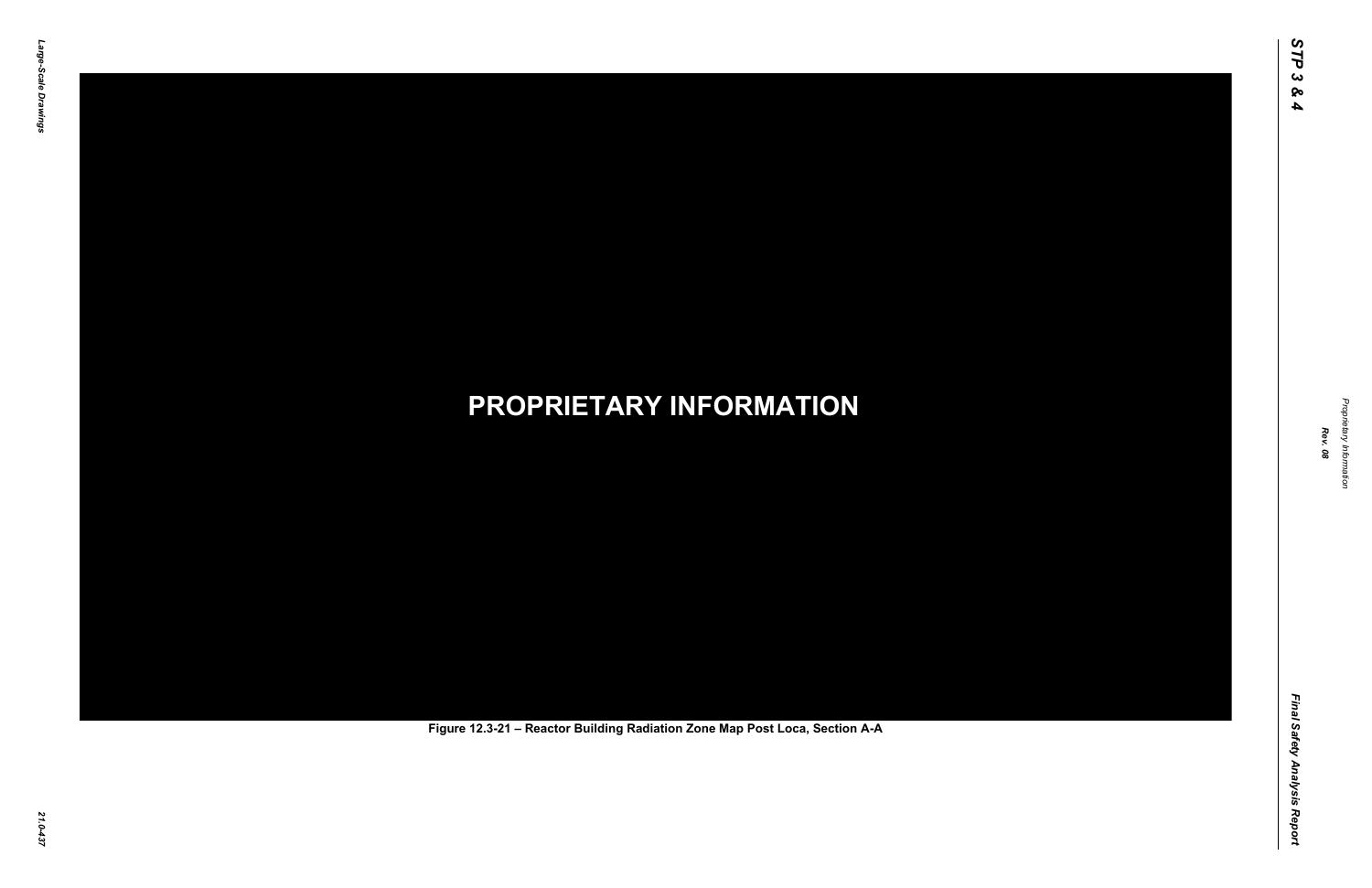Final Safety Analysis Report *Final Safety Analysis Report*



Proprietary Information *Proprietary Information*

### *21.0-438* **PROPRIETARY INFORMATION Figure 12.3-37 – Radwaste Building, Radiation Zone Map, Normal Operation at Elevation 1700 mm**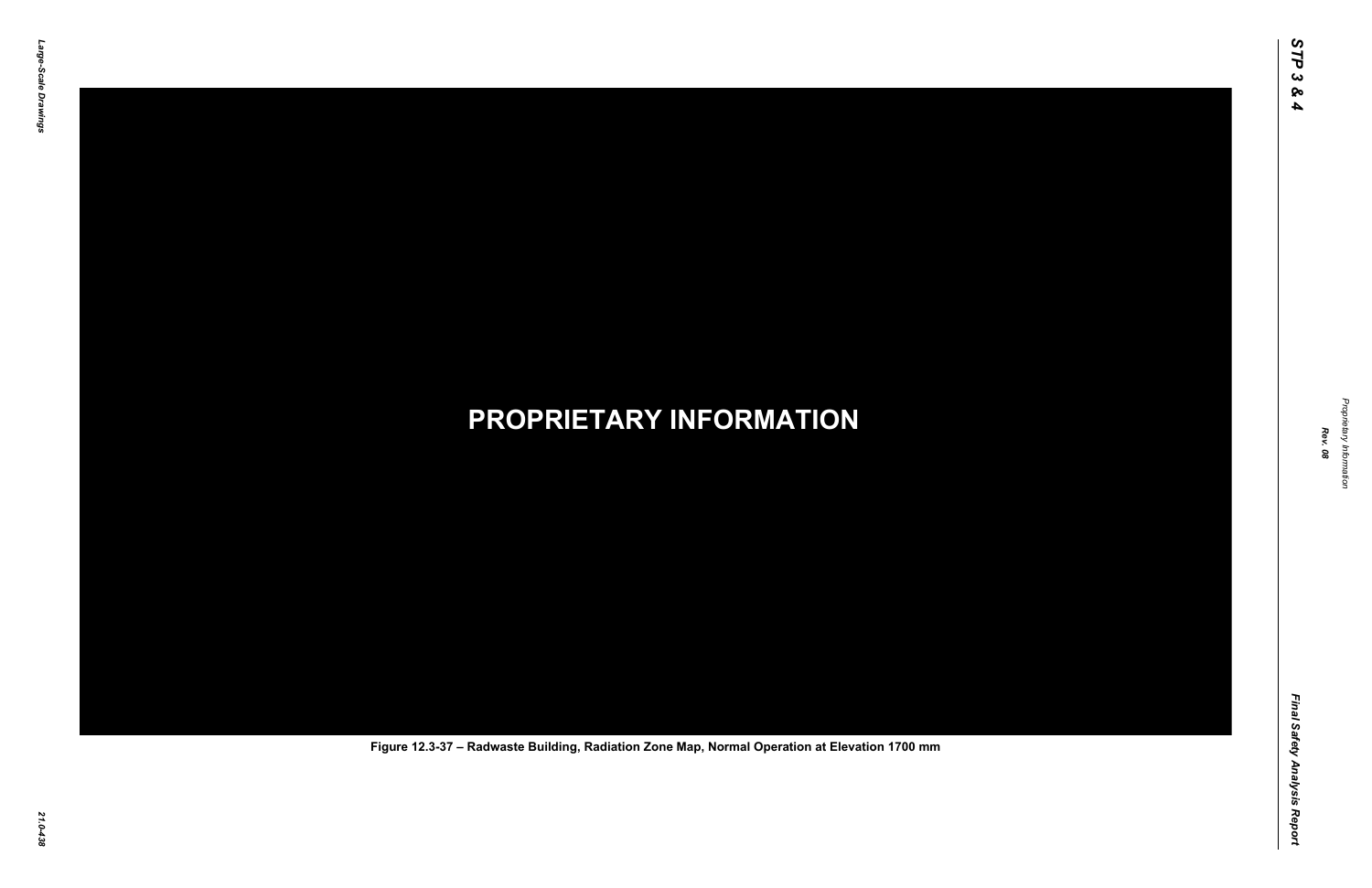Final Safety Analysis Report *Final Safety Analysis Report*



Proprietary Information *Proprietary Information*

### *21.0-439* **PROPRIETARY INFORMATION Figure 12.3-38 – Radwaste Building, Radiation Zone Map, Normal Operation at Elevation 5300 mm**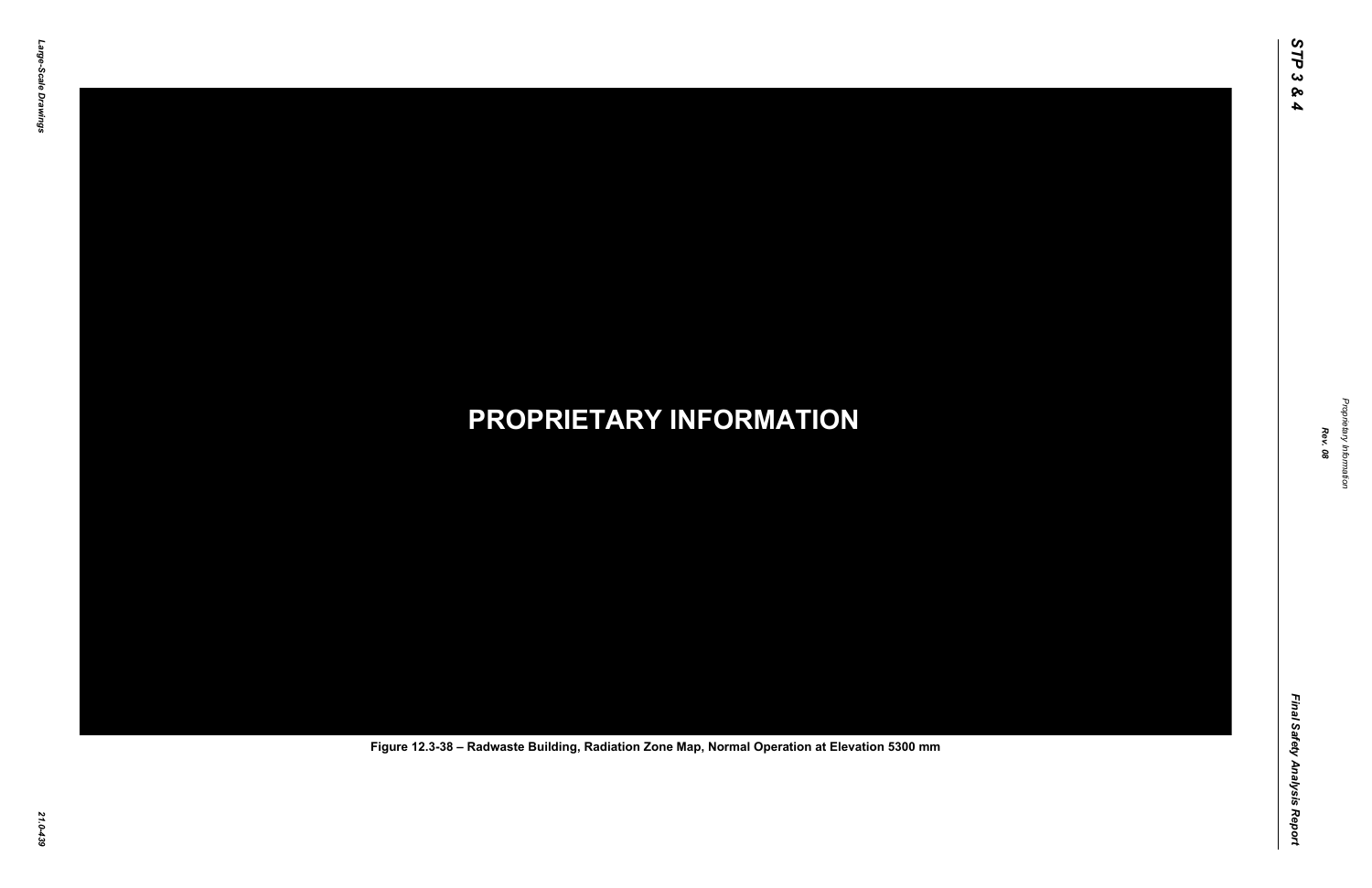Final Safety Analysis Report *Final Safety Analysis Report*



Proprietary Information *Proprietary Information*

### *21.0-440* **PROPRIETARY INFORMATION Figure 12.3-39 – Radwaste Building, Radiation Zone Map, Normal Operation at Elevation 12300 mm**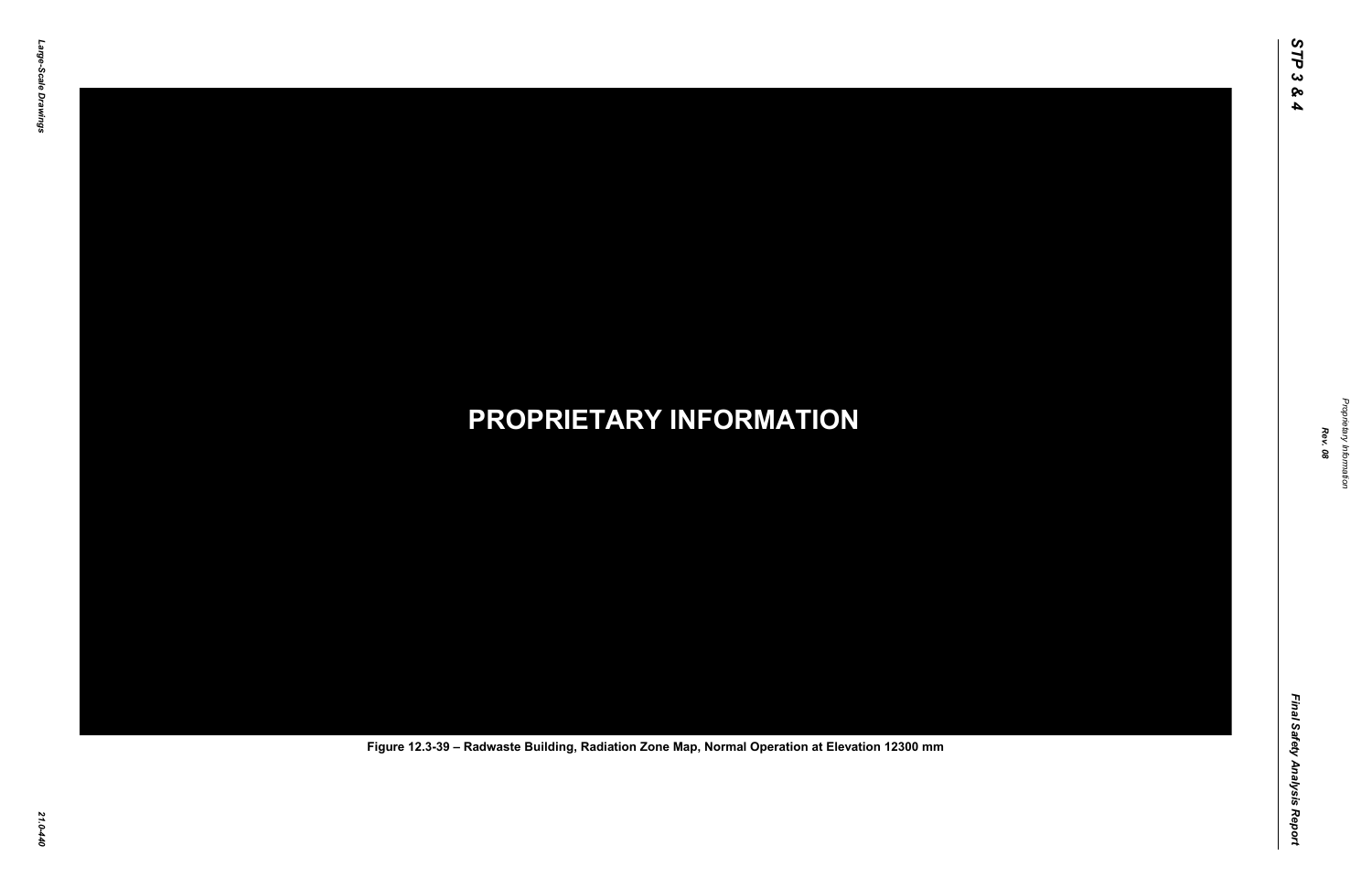Final Safety Analysis Report *Final Safety Analysis Report*



Proprietary Information *Proprietary Information*

### *21.0-441* **PROPRIETARY INFORMATION Figure 12.3-40 – Radwaste Building, Radiation Zone Map, Normal Operation at Elevation 19100 mm**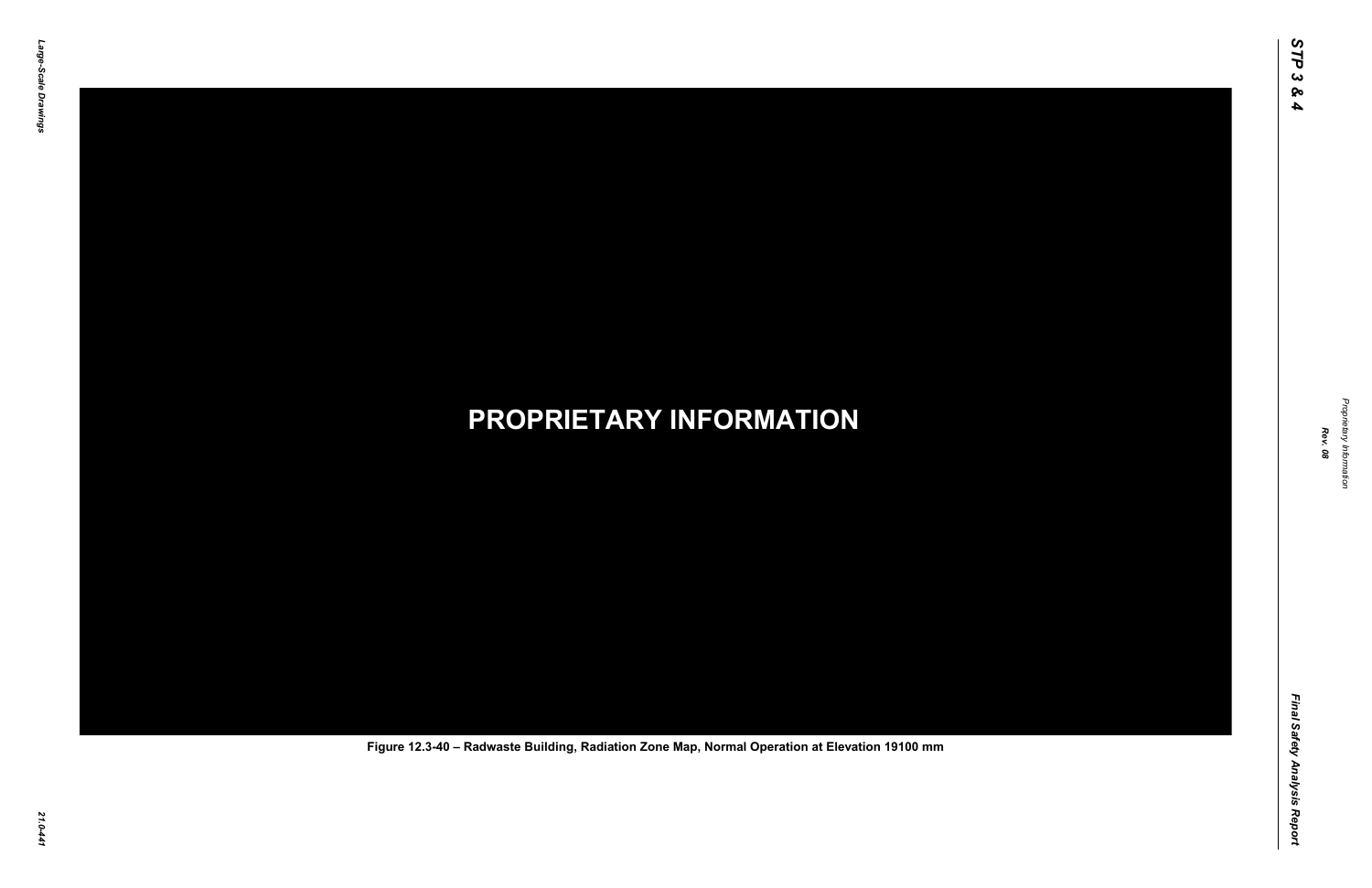Final Safety Analysis Report *Final Safety Analysis Report*



Proprietary Information *Proprietary Information*

### *21.0-442* **PROPRIETARY INFORMATION Figure 12.3-41 – Radwaste Building, Radiation Zone Map, Normal Operation at Section A-A (Sheet 1 of 2)**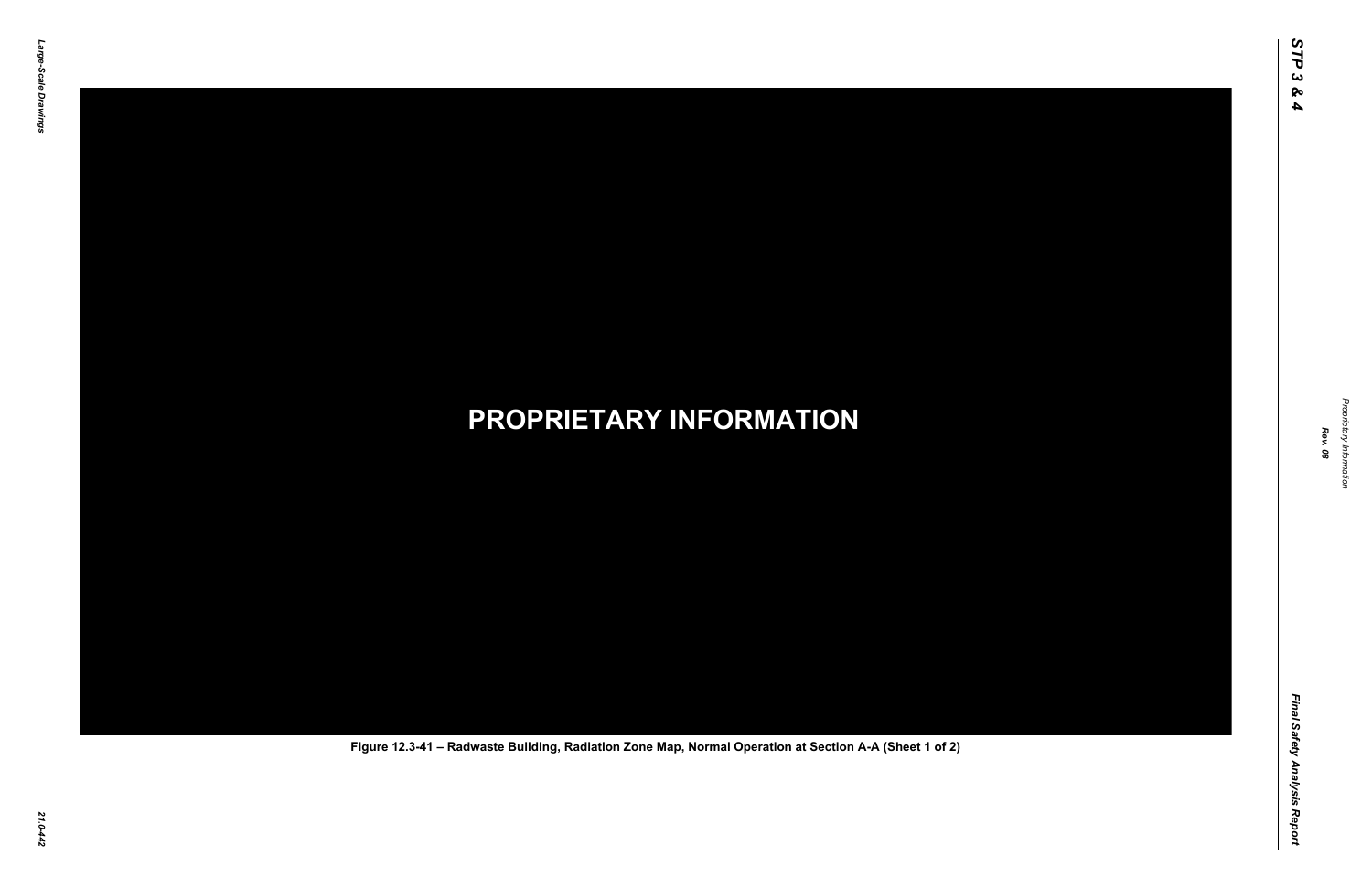Final Safety Analysis Report *Final Safety Analysis Report*



Proprietary Information *Proprietary Information*

### *21.0-443* **PROPRIETARY INFORMATION Figure 12.3-41 – Radwaste Building, Radiation Zone Map, Normal Operation at Section A-A (Sheet 2 of 2)**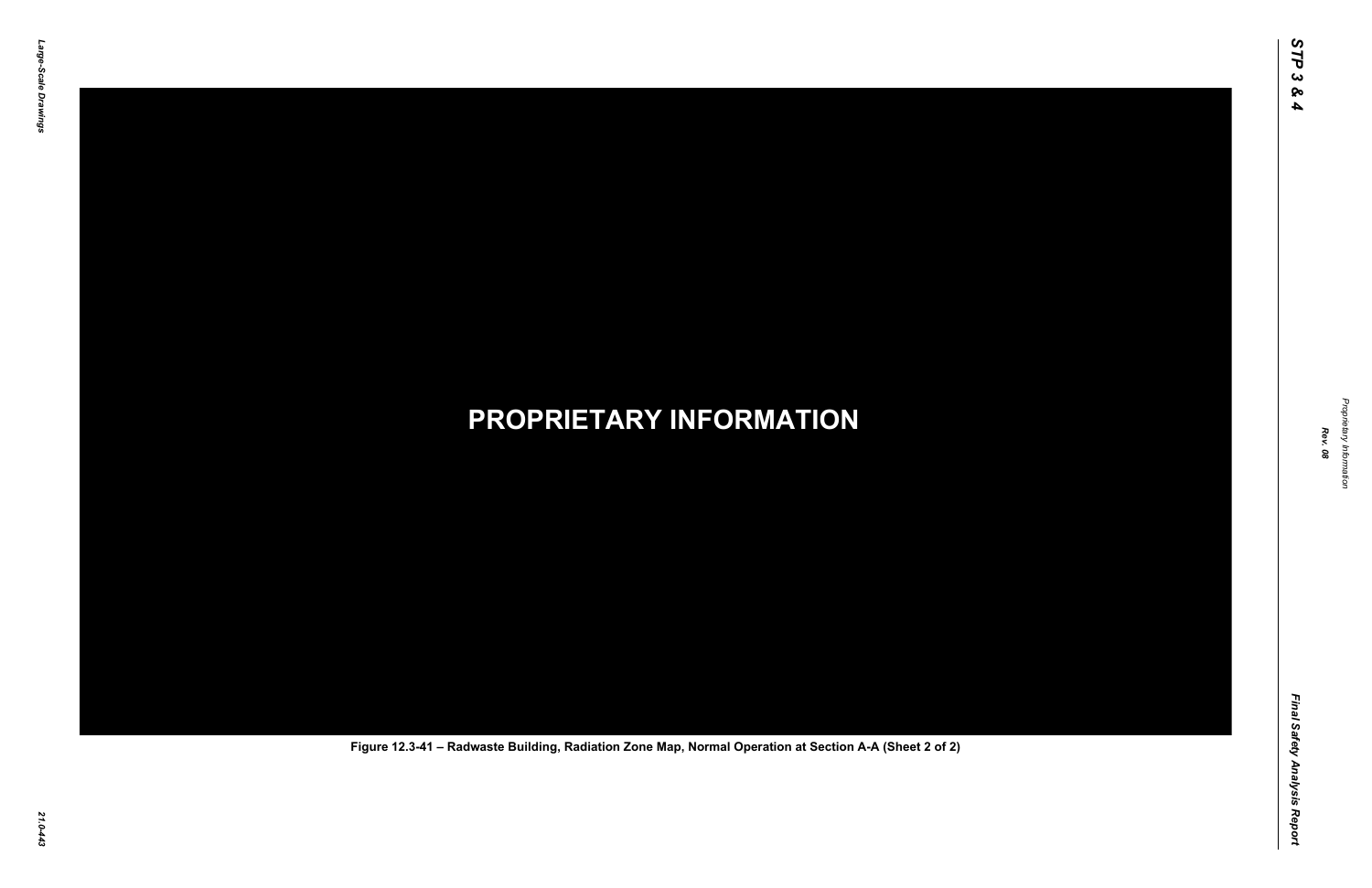Final Safety Analysis Report *Final Safety Analysis Report*



Proprietary Information *Proprietary Information*

# *21.0-444* **PROPRIETARY INFORMATION Figure 12.3-49 – Turbine Building, Radiation Zone Map, at Elevation 2300 mm**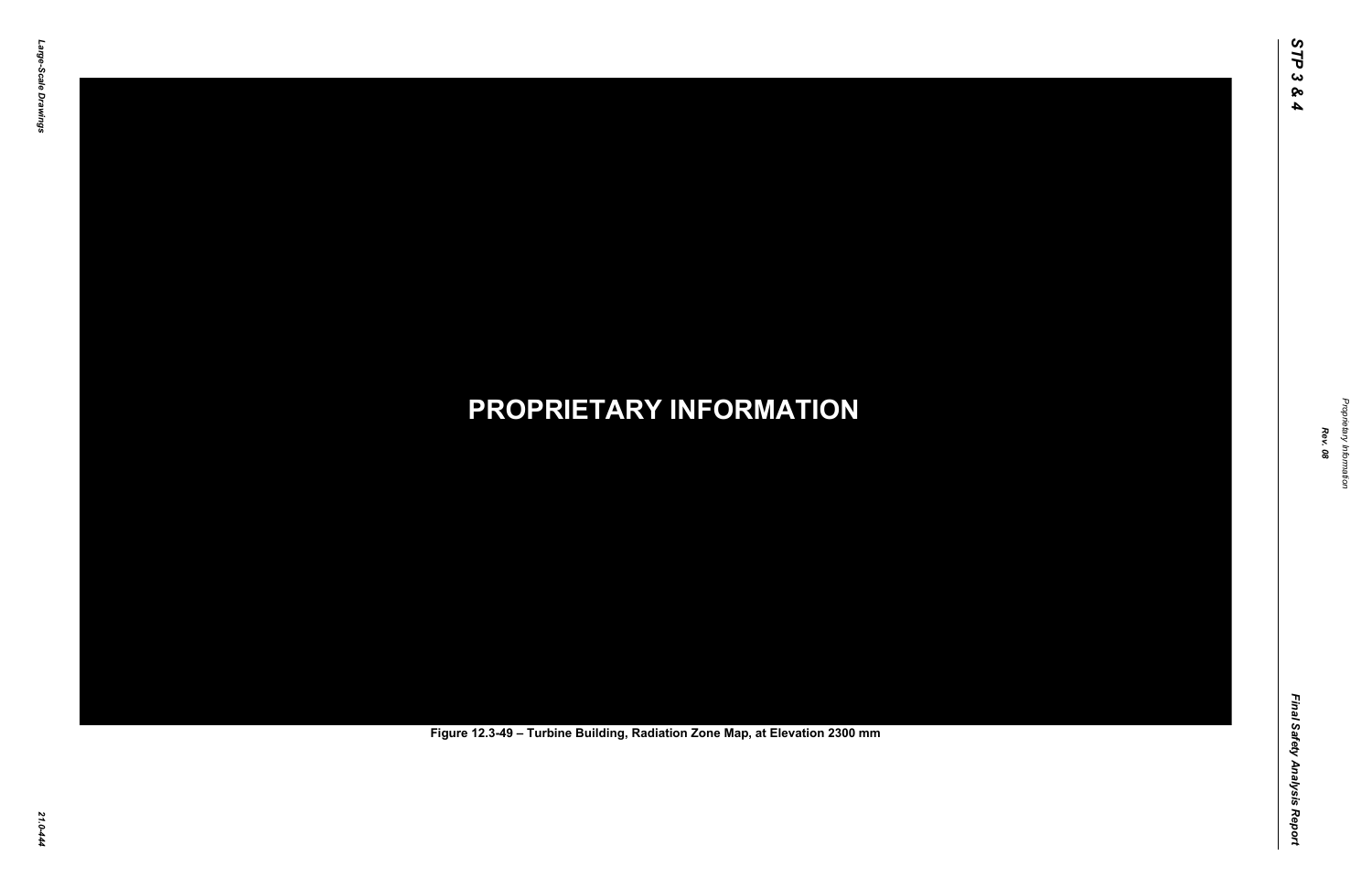Final Safety Analysis Report *Final Safety Analysis Report*



Proprietary Information *Proprietary Information*

# *21.0-445* **PROPRIETARY INFORMATION Figure 12.3-50 – Turbine Building, Radiation Zone Map, at Elevation 6300 mm**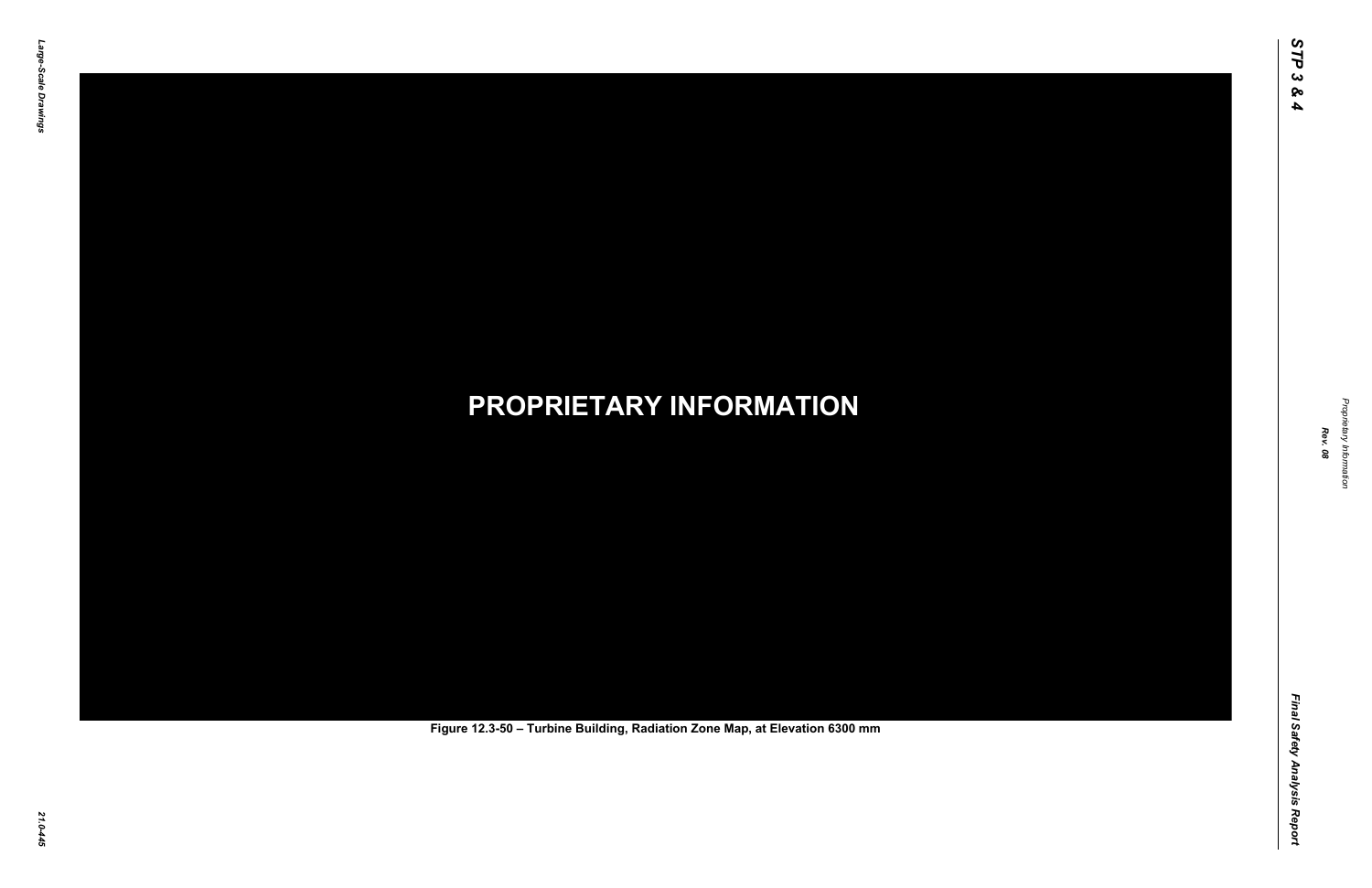Final Safety Analysis Report *Final Safety Analysis Report*



Proprietary Information *Proprietary Information*

# *21.0-446* **PROPRIETARY INFORMATION Figure 12.3-51 – Turbine Building, Radiation Zone Map, at Elevation 12300 mm**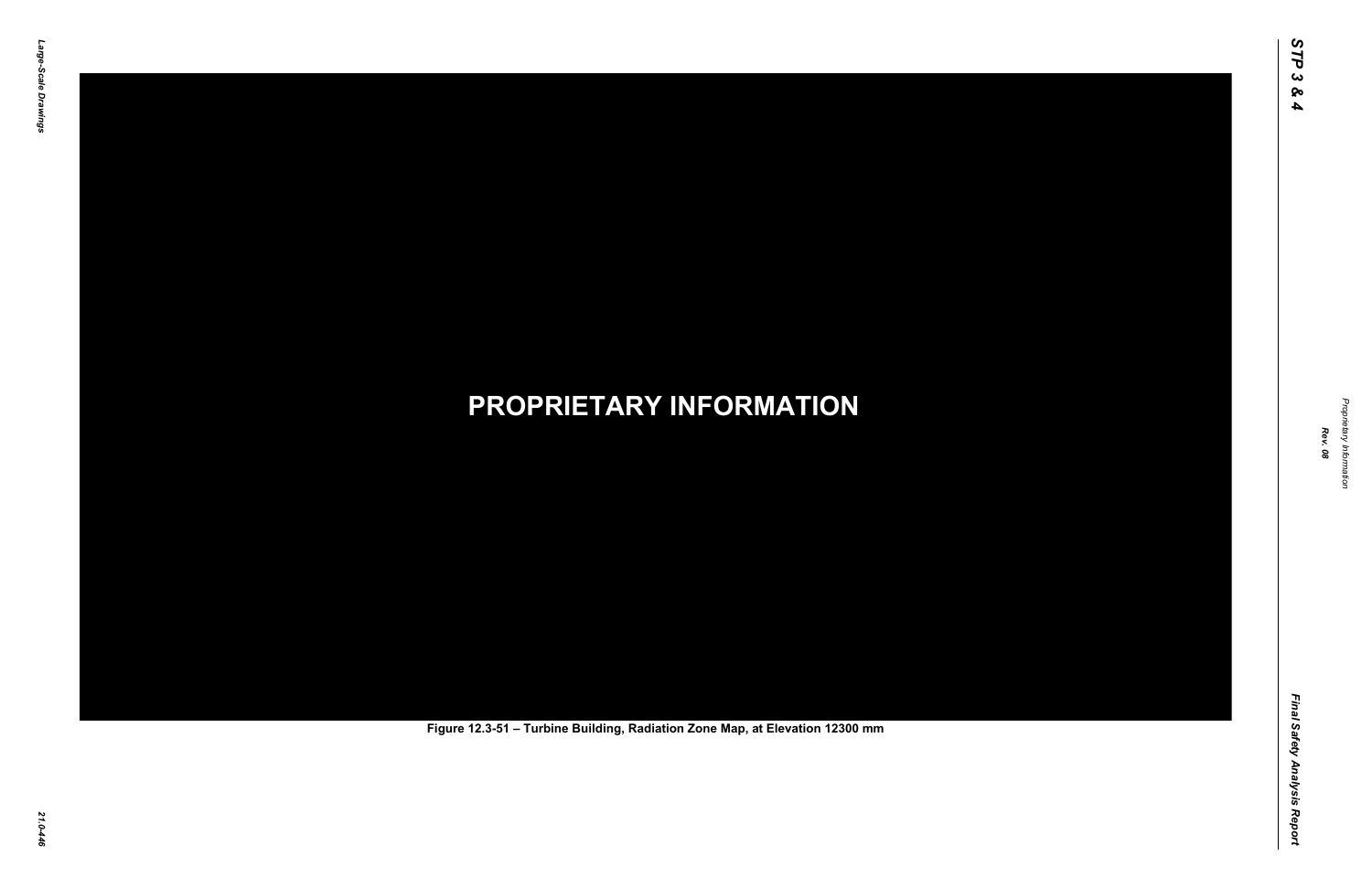Final Safety Analysis Report *Final Safety Analysis Report*



Proprietary Information *Proprietary Information*

# *21.0-447* **PROPRIETARY INFORMATION Figure 12.3-52 – Turbine Building, Radiation Zone Map, at Elevation 19700 mm**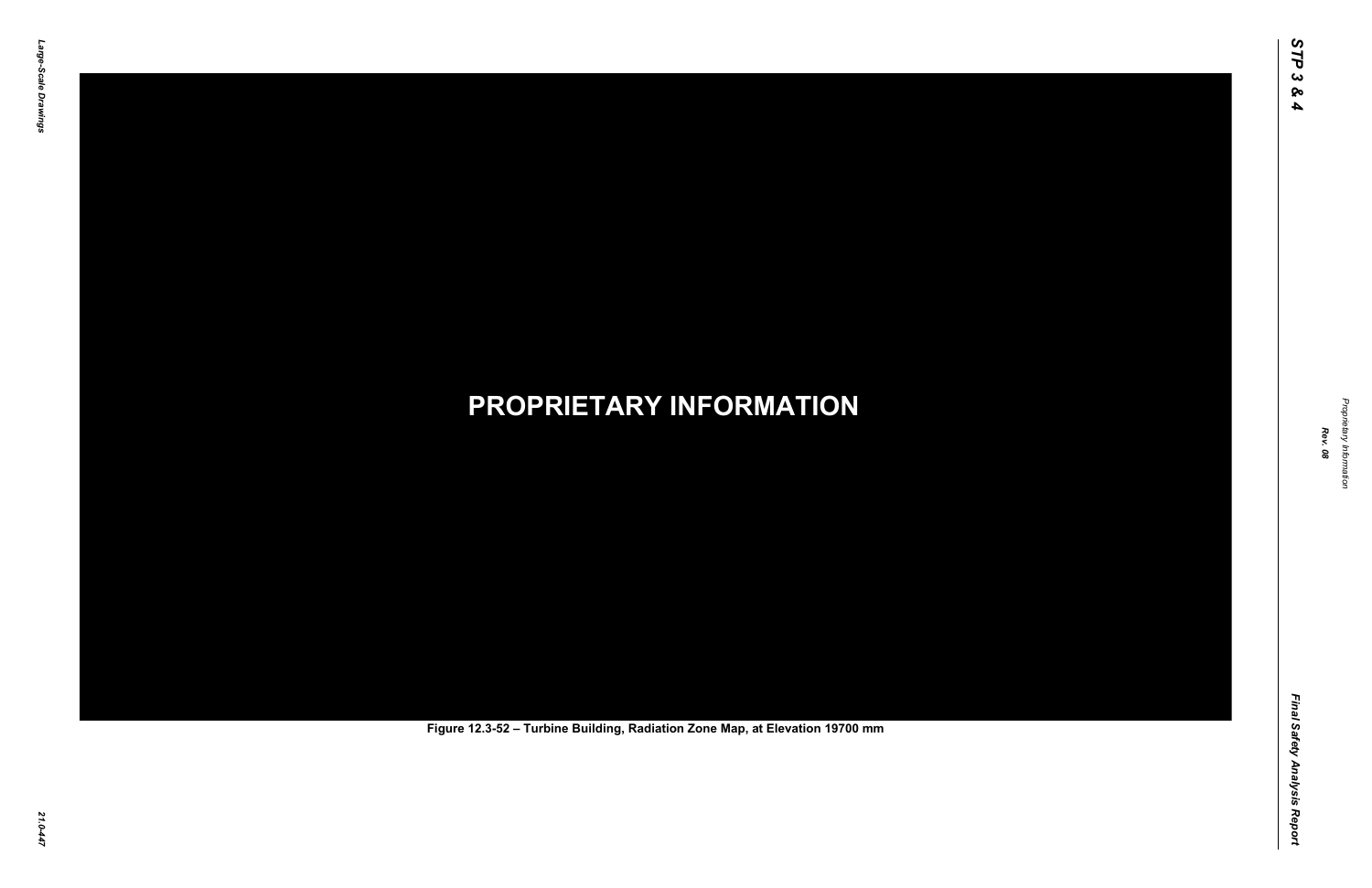Final Safety Analysis Report *Final Safety Analysis Report*



Proprietary Information *Proprietary Information*

# *21.0-448* **PROPRIETARY INFORMATION Figure 12.3-53 – Turbine Building, Radiation Zone Map, at Elevation 27800 mm**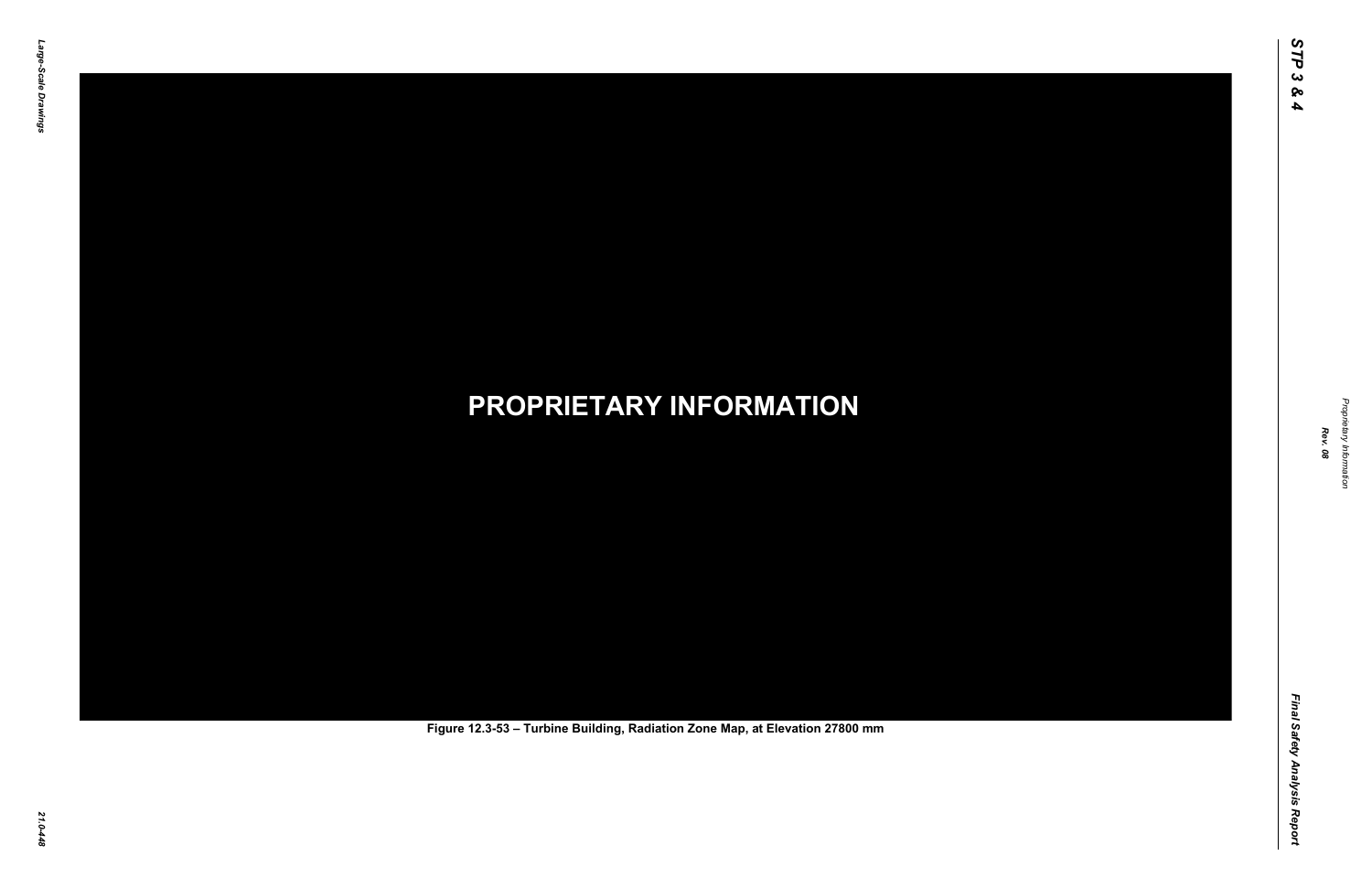Final Safety Analysis Report *Final Safety Analysis Report*



Proprietary Information *Proprietary Information*

# *21.0-449* **PROPRIETARY INFORMATION Figure 12.3-55 – Turbine Building, Radiation Zone Map, Post LOCA, Longitudinal Section B-B**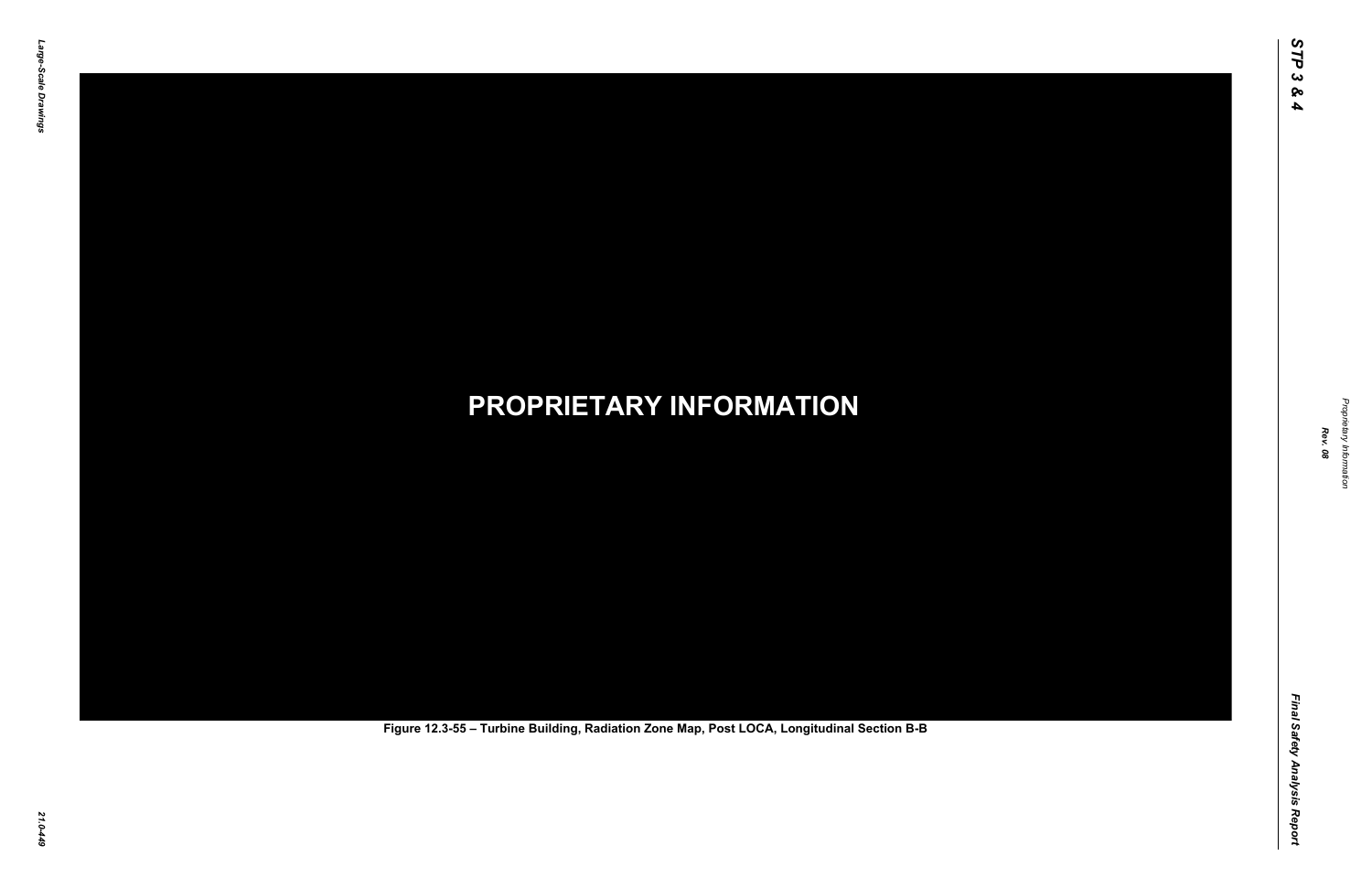Final Safety Analysis Report *Final Safety Analysis Report*



Proprietary Information *Proprietary Information*

### *21.0-450* **PROPRIETARY INFORMATION Figure 12.3-56 – Reactor Building, Area Radiation Monitors, -8200 mm**